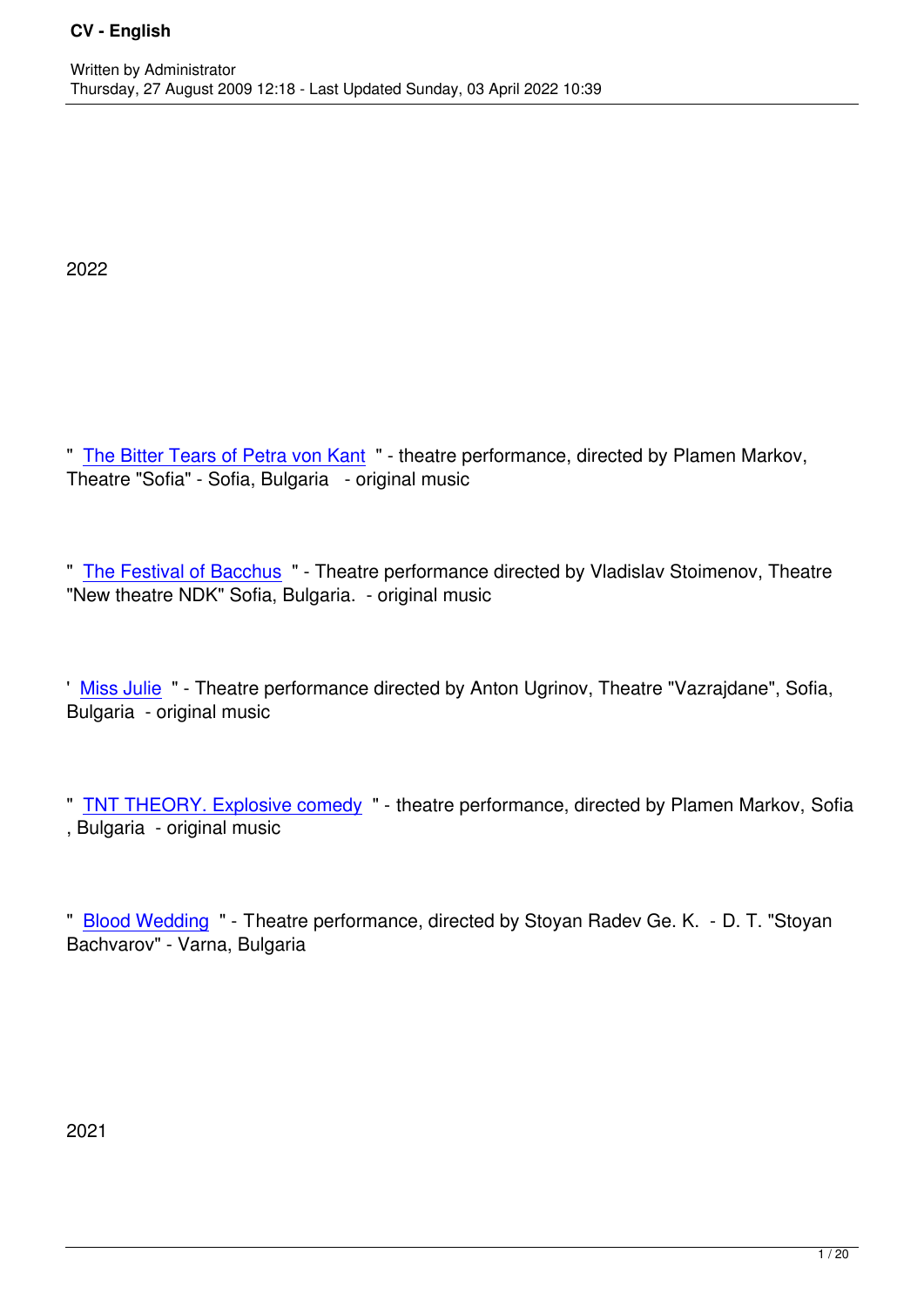" FitzRoy " - Theatre performance, directed by Javor Gardev, Little City Theatre " Off The Channel " - Sofia, Bulgaria

" The Tail " - Theatre performance directed by Javor Gardev, Theatre " Ivan Radoev ", Pleven, **Bulgaria** 

" The Importance of Being Earnest " - Theatre performance directed by Anton Ugrinov, Drama Theatre "Nikola Vapcarov" - Blagoevgrad, Bulgaria

" The Elevator " - Short animation, directed by Fiko Fikov

2020

" Insulted.Belarus. " - Online theatre performance directed by Javor Gardev

" [Homecoming " -](index.php?option=com_content&view=article&id=138) Theatre performance, directed by Javor Gardev, Little City Theatre " Off The Channel " - Sofia, Bulgaria

" The Stricken " - Theatre performance, directed by Stoyan Radev Ge. K. - D. T. "Stoyan Bachvarov" - Varna, Bulgaria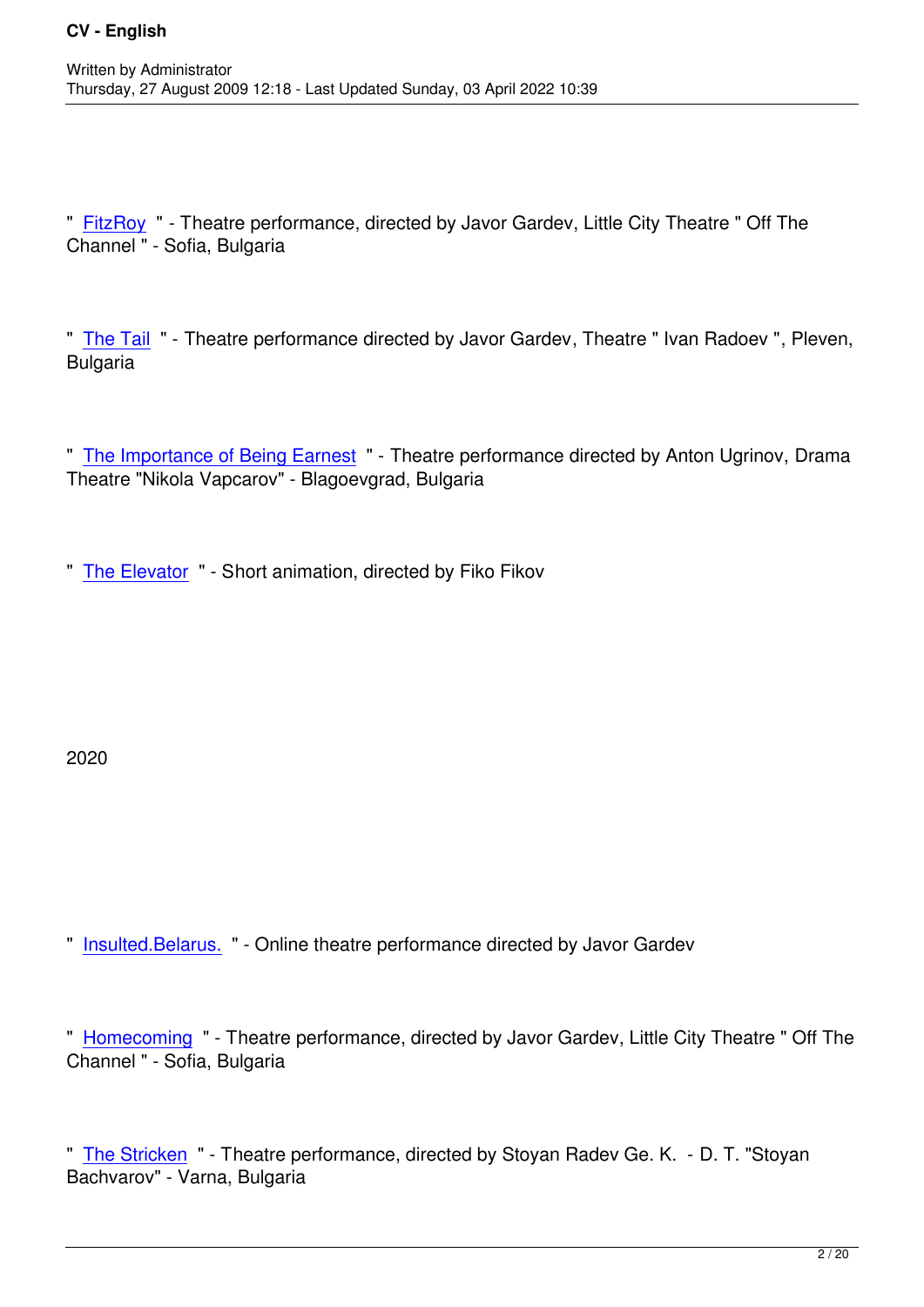" Catastrophe " - Theatre performance, directed by Anton Ugrinov - Theatre Sfumato - Sofia, **Bulgaria** 

" Animal Farm " - Theatre performance, directed by Desislava Shpatova, Theatre 199, Sofia, Bulgaria

" Brainstorm " - Thort animation, directed by Vladimir Shomov

2019

" The Dinner " - Theatre performance, directed by Plamen Markov, Theatre "Sofia" - Sofia, Bulgaria - original music

" Hangmen " - Theatre performance directed by Javor Gardev, Macedonian National Theatre, Skopje - original music

" The Fox " - theatre performance, directed by Plamen Markov, State puppet theatre Varna - Varna, Bulgaria - original music

" Askeer " award for the original music of the performance " Festen ", " Observers " and " Th e Dragon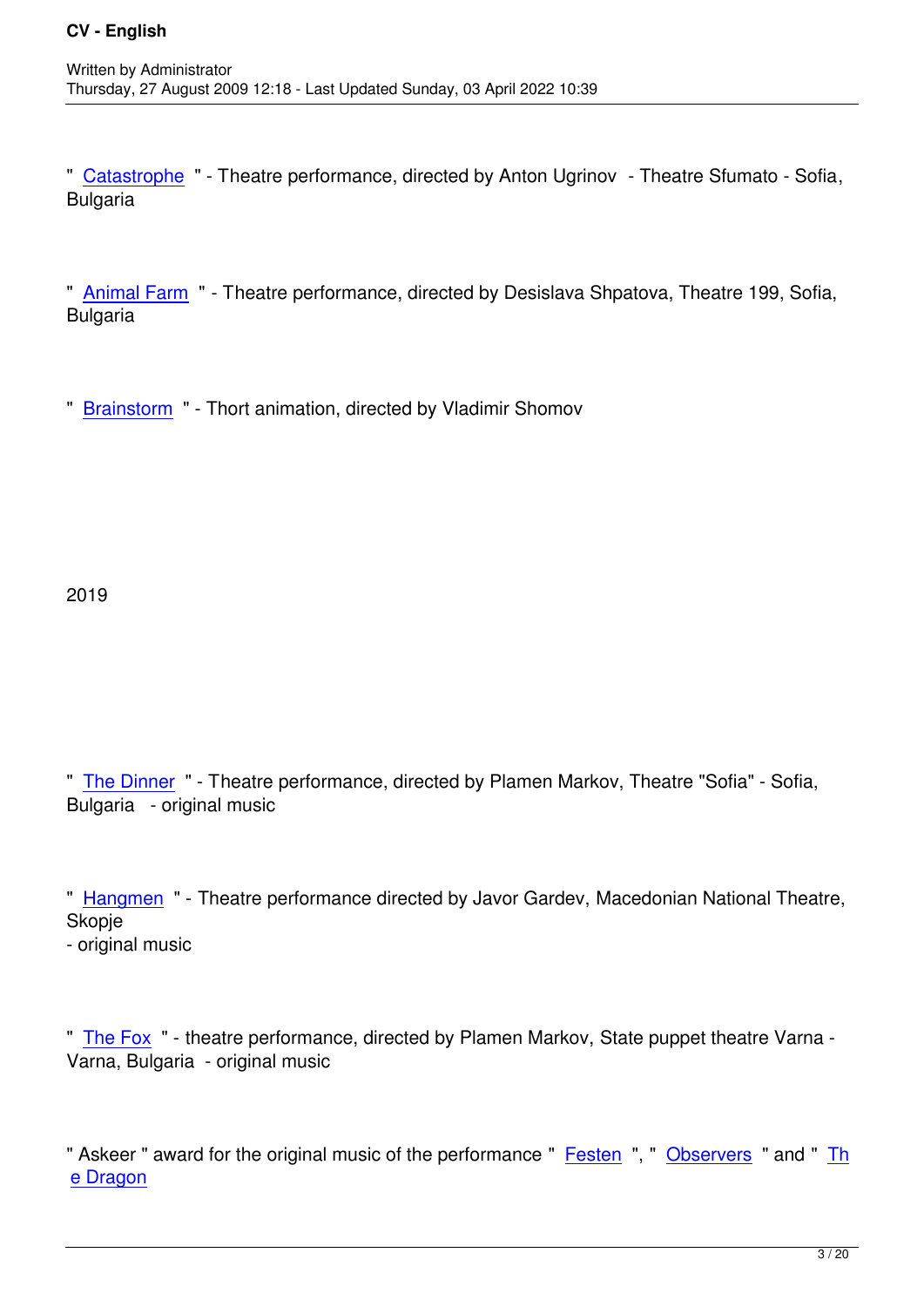" Festen " - theatre performance, directed by Javor Gardev, Little City Theatre " Off The Channel " - Sofia, Bulgaria - original music

" Geshev " - documentary, directed by Vasil Barkov

" [A Tree o](index.php?option=com_content&view=article&id=126)f Iron " - animation by Andrey Tsvetkov

2018

"

" Observers " - theatre performance, directed by Javor Gardev, National Theater "Ivan Vazov" - Sofia, Bulgaria - original music

" The time is ours " - movie, directed by Petur Popzlatev - original music

" [Bella figura " - T](index.php?option=com_content&view=article&id=127)heatre performance directed by Anton Ugrinov, Theatre "Bulgarian Army" - Sofia, Bulgaria - original music

" The Dragon " - theatre performance, directed by Javor Gardev, Dramatic Theatre "Stoyan Bachvarov" - Varna, Bulgaria - original music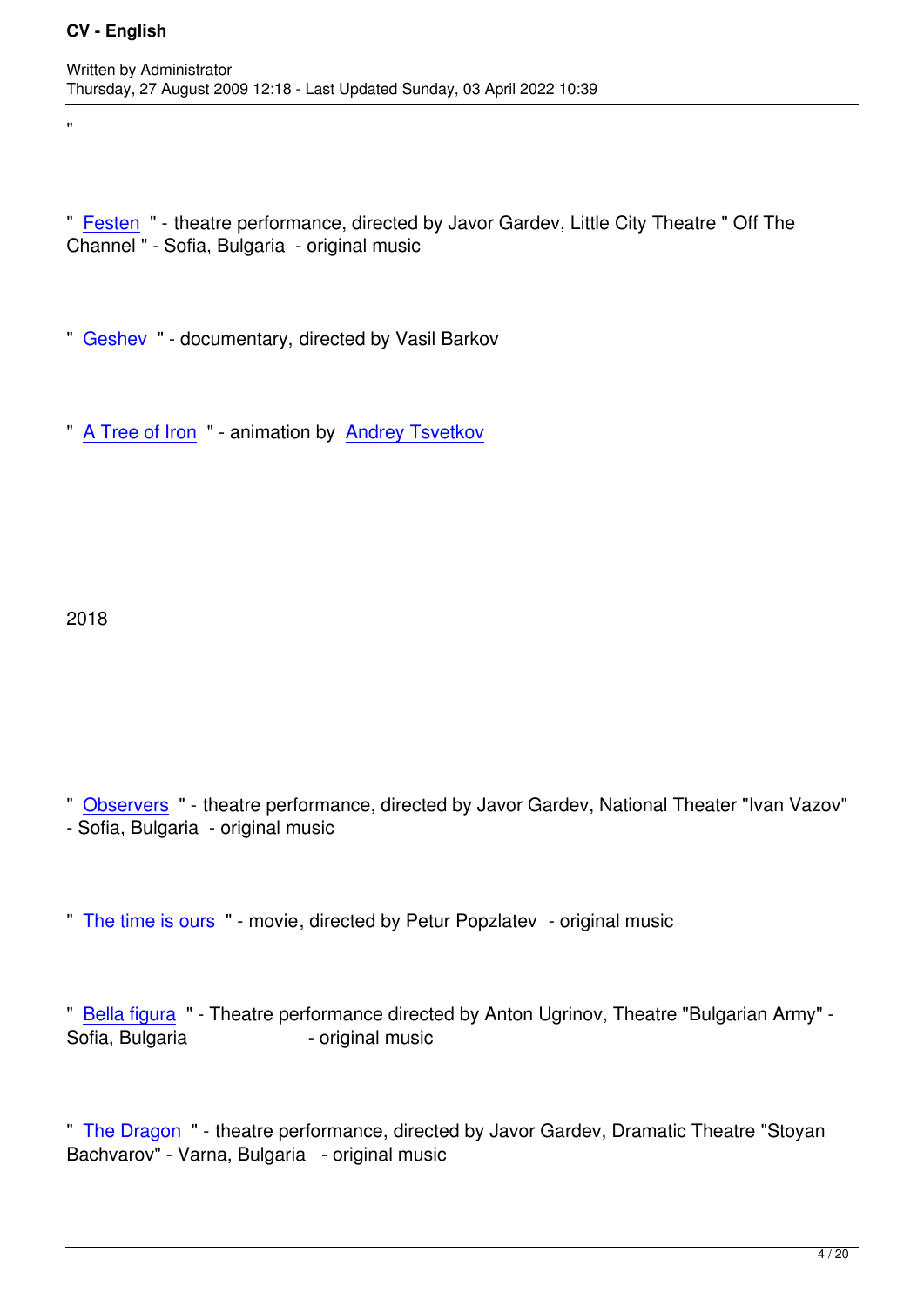Written by Administrator and Administrator and Administrator and Administrator and Administrator and Administrator and Administrator and Administrator and Administrator and Administrator and Administrator and Administrator

" Timeless Beauty " - Documentary, directed by Deyan Parouchev - original music

" [How Indje dont b](index.php?option=com_content&view=article&id=122)ecome Tzar " - theatre perfor[mance, directed by](http://deyan-parouchev.com/) Plamen Markov, Youth Theatre "Nikolay Binev" - Sofia, Bulgaria - original music

" Ikar " nomination for the original music of the performance " The drunks ", directed by Javor Gardev, Little City Theatre " Off The Channel "

" Constellations " - theatre performance, directed by Yordan Slaveykov, The Red House Centre for Culture and Debate, Sofia, Bulgaria - original music

" Ding Dong the Wicked " - theatre performance, directed by Mladen Alexiev, Theatre " Ivan<br>Pleven, Bulgaria - original music , Pleven, Bulgaria - original music

2017

" A joke in one act " - theatre performance, directed by Anton Ugrinov - original music

" [Bubblegum " - m](index.php?option=com_content&view=article&id=118&Itemid=57)ovie directed by Stanislav Todorov - Rogi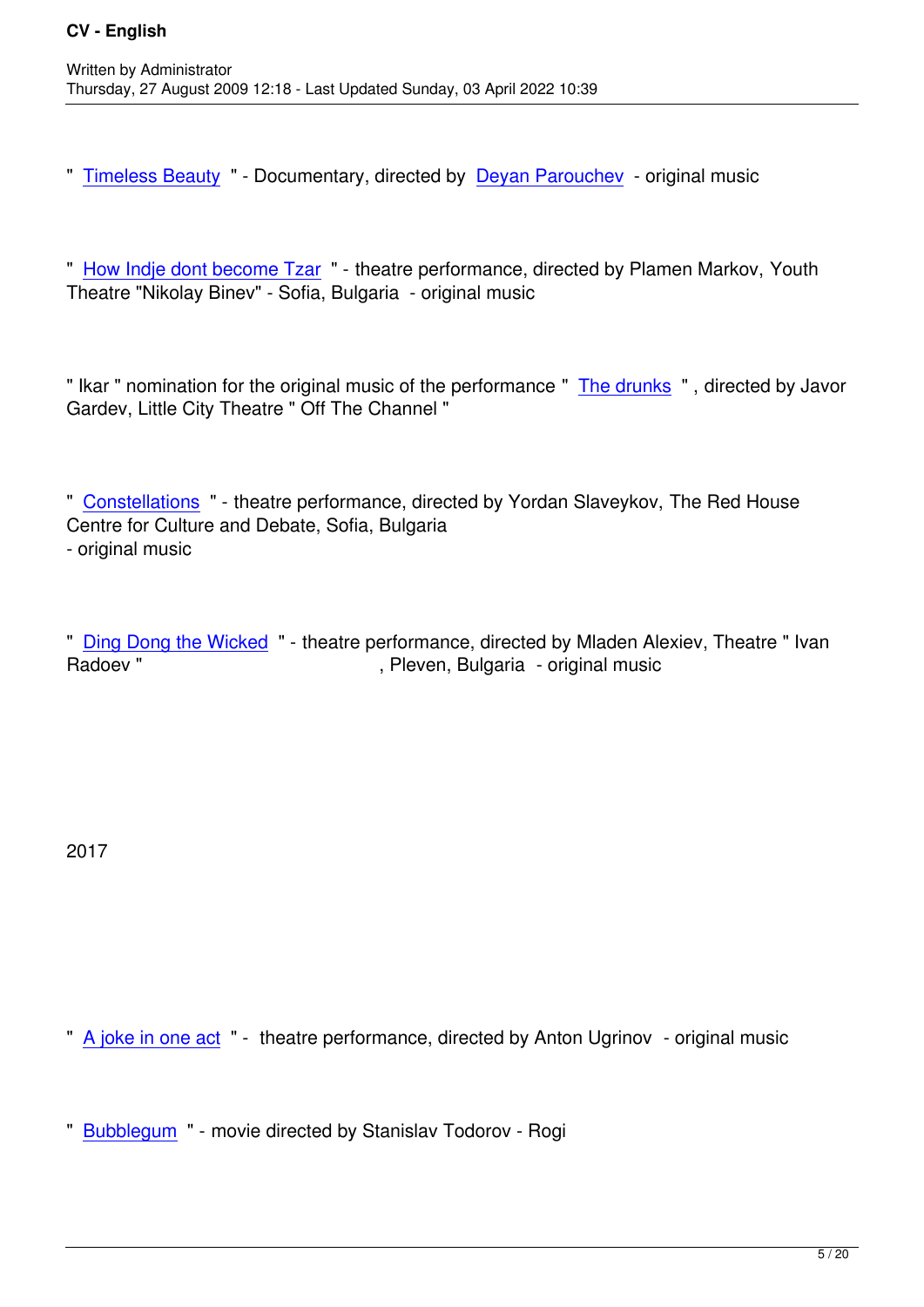" The black swan " - theatre performance, directed by Tamara Jankov, "Nikolay Binev" Youth Theatre Sofia - Sofia, Bulgaria

" The drunks " - theatre performance, directed by Javor Gardev, Little City Theatre " Off The Channel " - Sofia, Bulgaria - original music

" Richard III " - theatre performance, directed by Plamen Markov, National Theatre Štip - Štip, Republic of Macedonia original music

" Hyster " - theatre performance, directed by Mladen Alexiev, National Palace of Culture, Sofia, Bulgaria - original music - original music - original music

" Waiting for Godot " - theatre performance, directed by Deyan Donkov, National Palace of Culture, Sofia, Bulgaria - original music

" The Italians " - theatre performance, directed by Tamara Jankov, Theater "Konstantin Velichkov" Pazardjik, Bulgaria - original music

" Shakespeare in Love " - theatre performance, directed by Plamen Markov, Dramatic Theatre "Stoyan Bachvarov" - Varna, Bulgaria - original music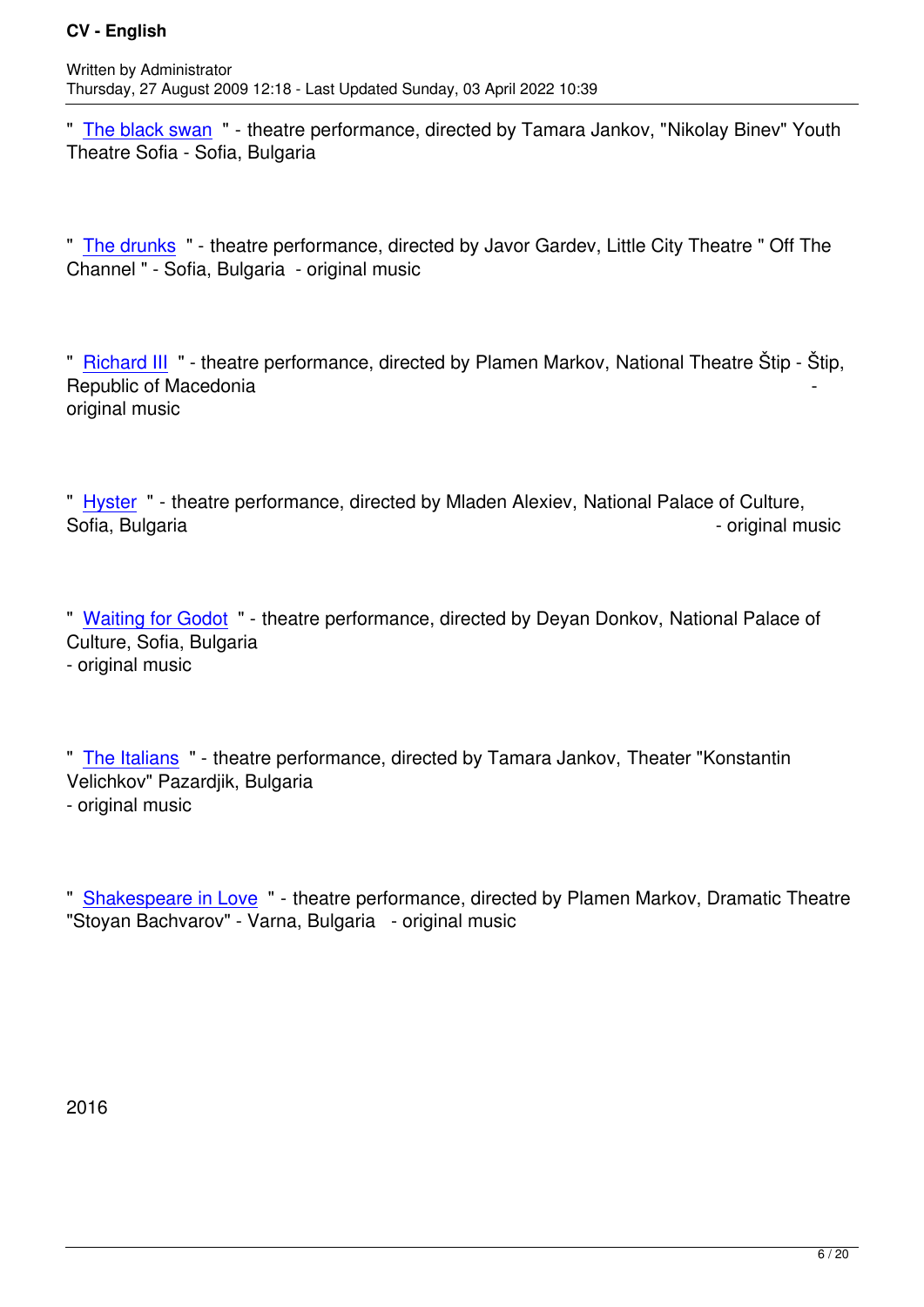Written by Administrator and Administrator and Administrator and Administrator and Administrator and Administrator and Administrator and Administrator and Administrator and Administrator and Administrator and Administrator

" God of CARNAGE " - theatre performance, directed by Anton Ugrinov - original music

" [Marriage " - theatr](index.php?option=com_content&view=article&id=110)e performance, directed by Tamara Jankov, Theater "Hristo Botev" - Dimitrovgrad, Serbia

" Chains of words " - theatre performance, directed by Tamara Jankov, "Nikolay Binev" Youth Theatre Sofia - Sofia, Bulgaria

" Closer " - theatre performance, directed by Tamara Jankov, Drama and Puppet Theatre - Vratsa, Bulgaria

" Stolen life " - TV Series, NOVA TV, Bulgaria

2015

" Night of January 16th " - theatre performance, directed by Plamen Markov, Theatre "Sofia" - Sofia, Bulgaria - original music

" The Seagull " - theatre performance, directed by Javor Gardev, National Palace of Culture, Sofia, Bulgaria - original - original - original - original - original - original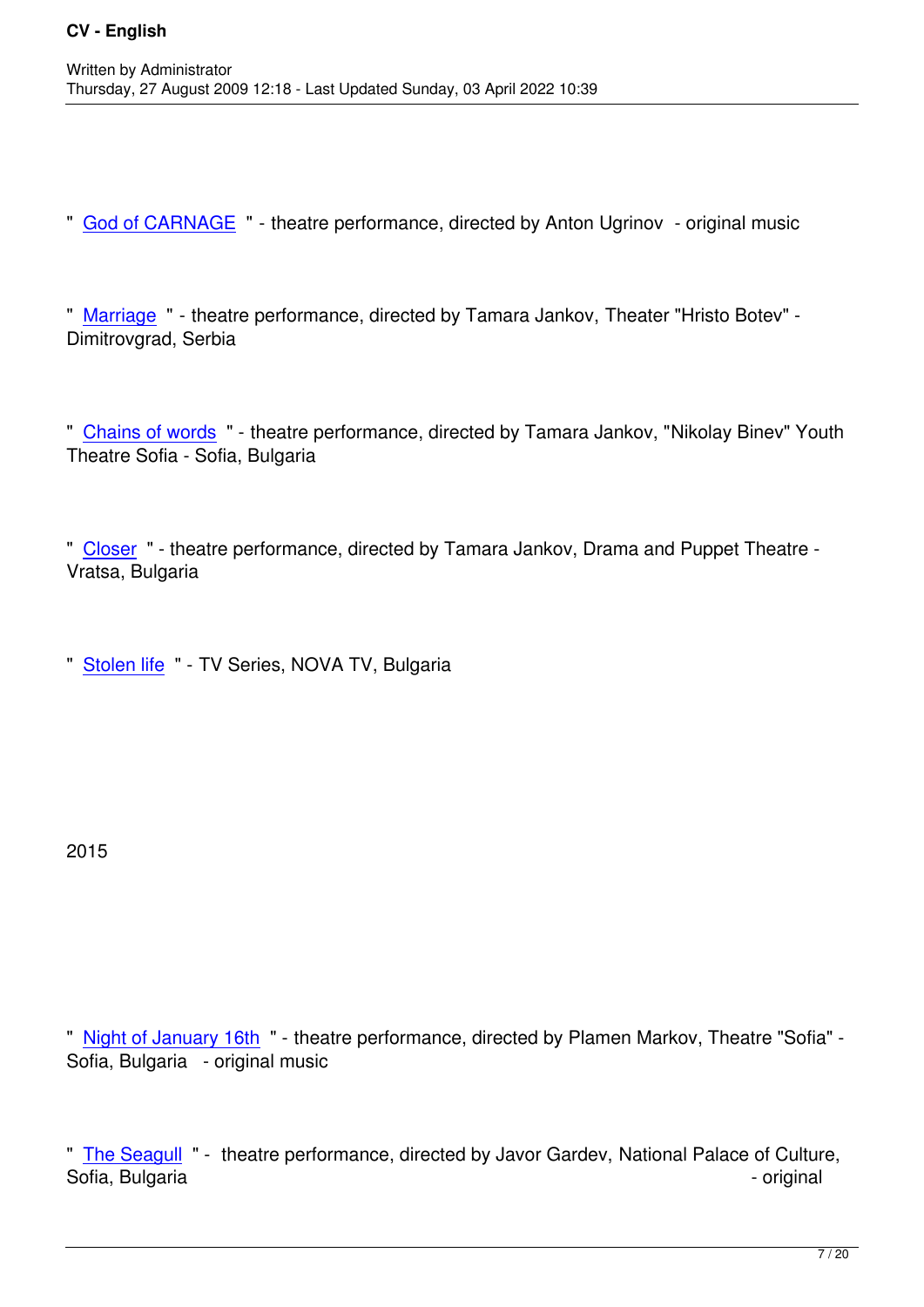music

" Anatol " - theatre performance, directed by Anton Ugrinov - original music

" [Quarte](index.php?option=com_content&view=article&id=103&Itemid=54)t " - theatre performance, directed by Javor Gardev, National Palace of Culture, Sofia, Bulgaria - original music - original music - original music

" Retro " - theatre performance, directed by Plamen Markov, Dramatic Theatre "Stoyan Bachvarov" - Varna, Bulgaria - original music

" Dakota " - Theatre performance directed by Vladimir Penev - original music

" [Glass "](index.php?option=com_content&view=article&id=100&Itemid=54) - theatre performance, directed by Stoyan Alexiev, National Theater "Ivan Vazov" - Sofia, Bulgaria - original music

2014

" Family album " - theatre performance, directed by Malin Krustev, Youth Theatre "Nikolay Binev" - Sofia, Bulgaria - original music

" Joan " - theatre performance, directed by Javor Gardev, National Theater "Ivan Vazov" - Sofia, Bulgaria - original music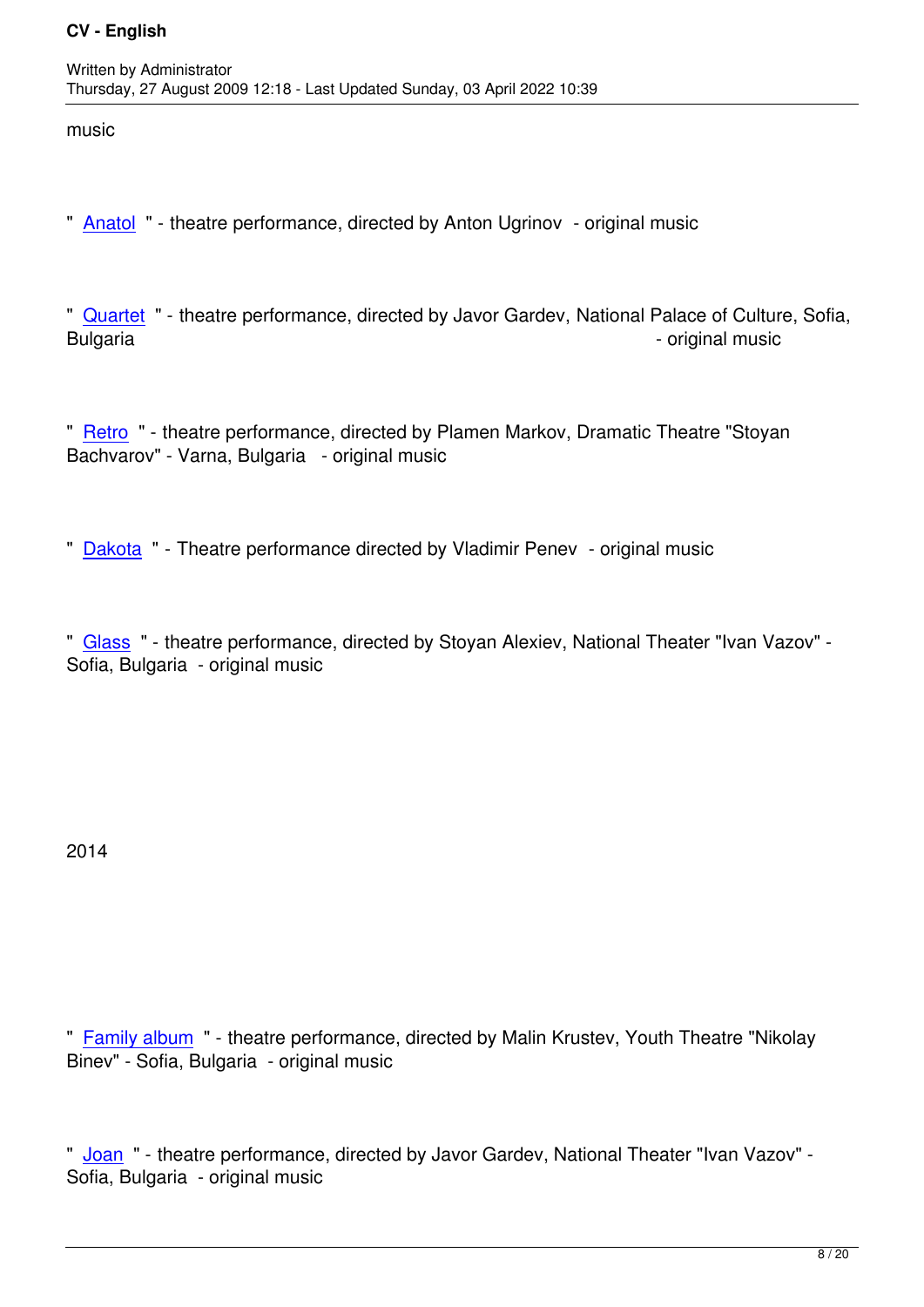" Betrayal " - theatre performance, directed by Plamen Markov, Dramatic Theatre "Stoyan Bachvarov" - Varna, Bulgaria - original music

2013

" The Government Inspector " - theatre performance, directed by Plamen Markov, Dramatic Theatre "Stoyan Bachvarov" - Varna, Bulgaria - original music

" Sex, Lies & amp; Tv " - TV Series, TV7, Bulgaria - original music

- " [Illusions " theatre](http://slt.tv7.bg/) performance, directed by Mladen Alexiev original music
- " **[Almost a](index.php?option=com_content&view=article&id=92&Itemid=57)n Evening** " theatre performance, directed by Javor Gardev original music
- " [Art " Theatre perf](index.php?option=com_content&view=article&id=91%3Aalmost-an-evening&Itemid=54)ormance directed by Anton Ugrinov original music

" [Wh](index.php?option=com_content&view=article&id=90)en the Rain Stops Falling " - Theatre performance directed by Zornitsa Sophia - original music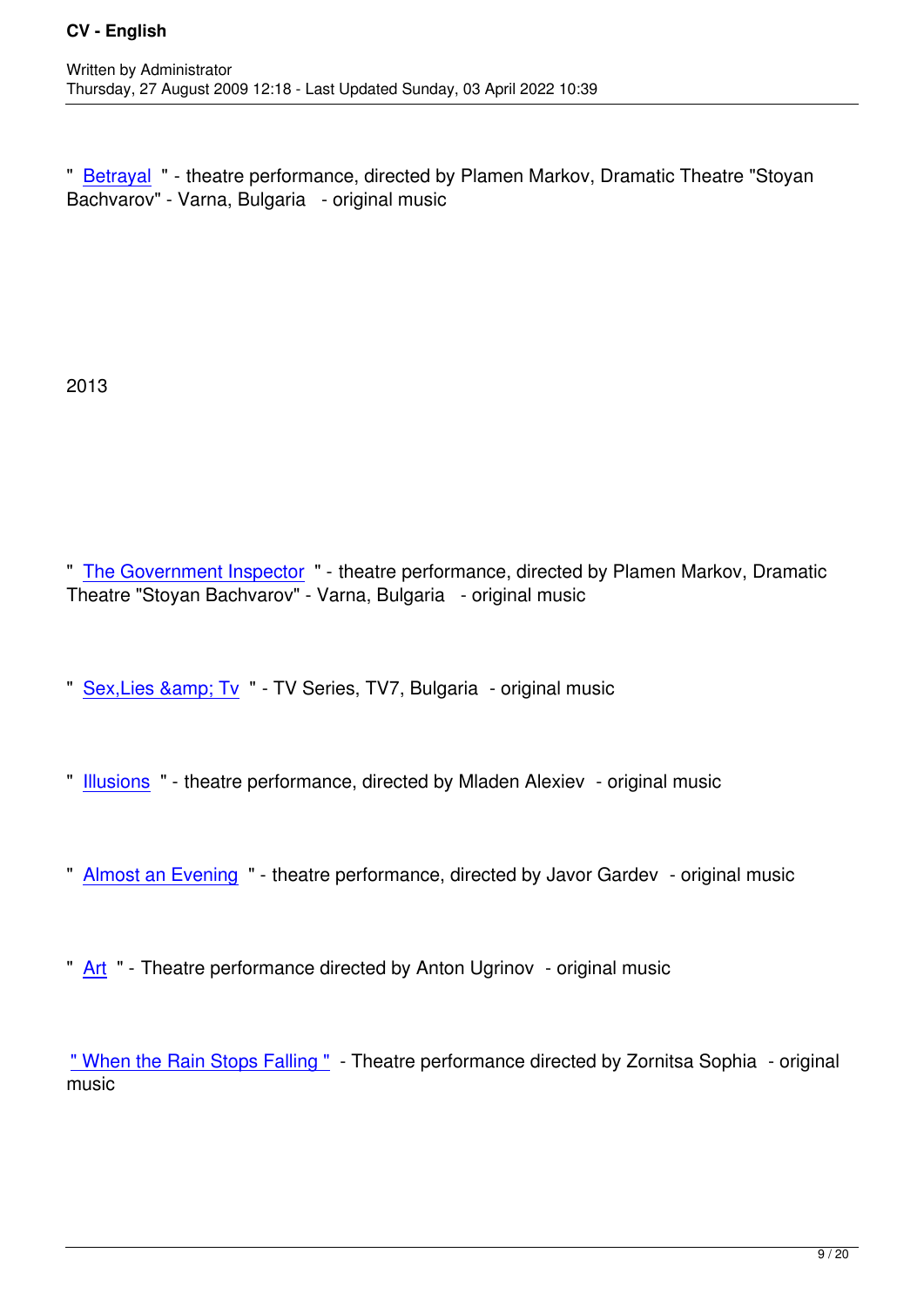## 2012

- " I am You " film , directed by Petur Popzlatev original music
- " [Happy To](index.php?option=com_content&view=article&id=89)gether " short movie, directed by lossif Melamed original music
- " [HAMLET " theat](index.php?option=com_content&view=article&id=87&Itemid=55)re performance, directed by Javor Gardev, National Theater "Ivan Vazov" Sofia, Bulgaria - original music

" Unkle Vanya " theatre performance, directed by Plamen Markov, Dramatic Theatre "Stoyan Bachvarov" - Varna, Bulgaria - original music

" Cancun " theatre performance, directed by Javor Gardev, State Dramatic Theatre "Priut Komedianta" - St.Petersburg, Russia - original music

" APRIL 26 " short movie, directed by Georgi Tenev - original music

" [The Moth](index.php?option=com_content&view=article&id=83) " theatre performance, directed by Javor Gardev, National Theater "Ivan Vazov" - Sofia, Bulgaria - original music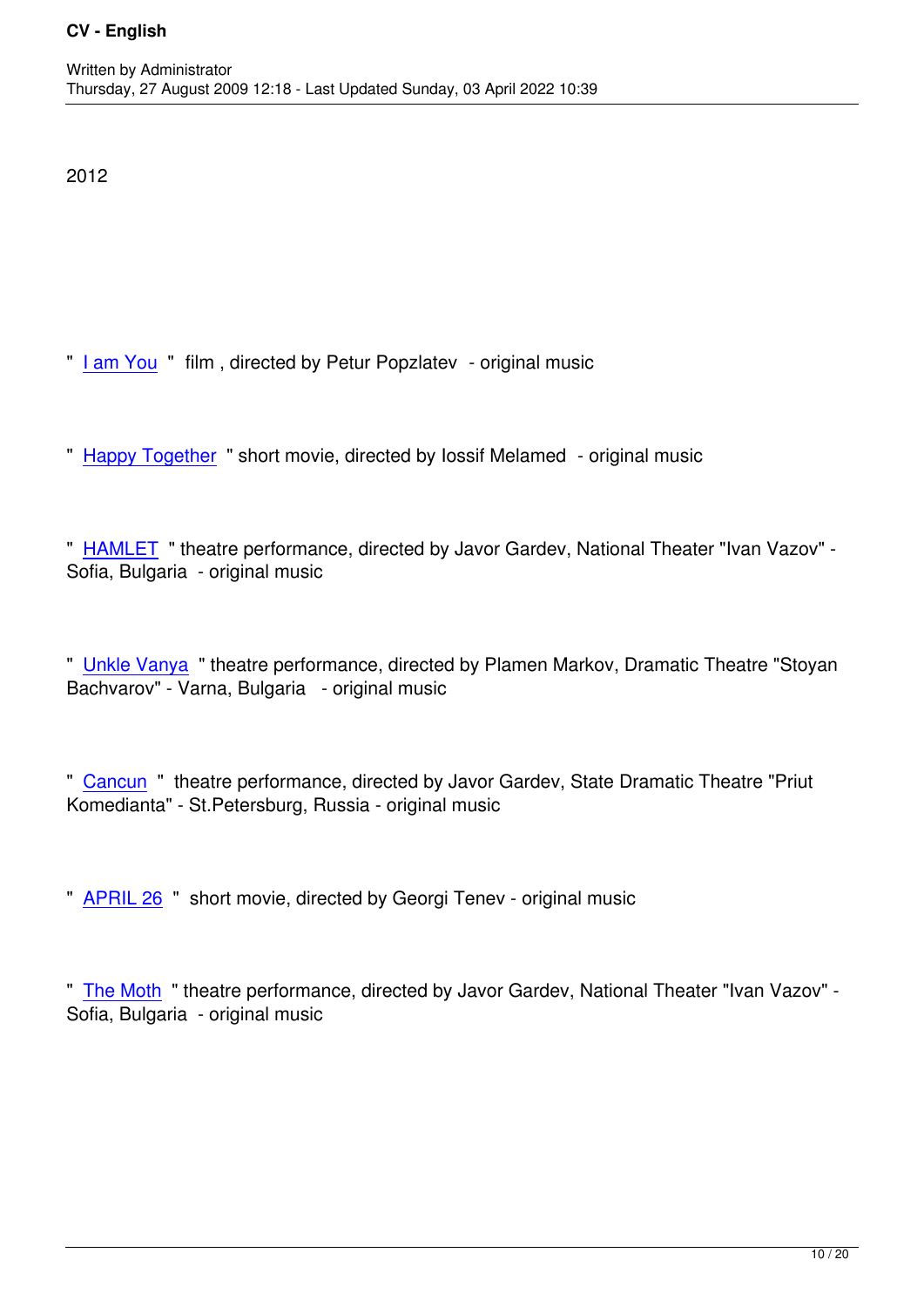2011

" The Ugly One " theatre performance, directed by Javor Gardev, Saratov State Academic Drama Theatre Named After "I.A.Slonov", Russia - original music

" Shakespeare`s sonets " Audio cd with 43 Shakespeare`s sonets - original music

" [Richard III " theatre pe](index.php?option=com_content&view=article&id=79)rformance, directed by Plamen Markov, Dramatic Theatre "Stoyan Bachvarov" - Varna, Bulgaria - original music

" A Behanding in Spokane " theatre performance, directed by Javor Gardev, National Theater "Ivan Vazov" - Sofia, Bulgaria - original music

" Killer Joe " theatre performance, directed by Javor Gardev,Theatre of Nations, Moscow, Russia - original music

2010

" Holy Light " film, directed by Georgi Tenev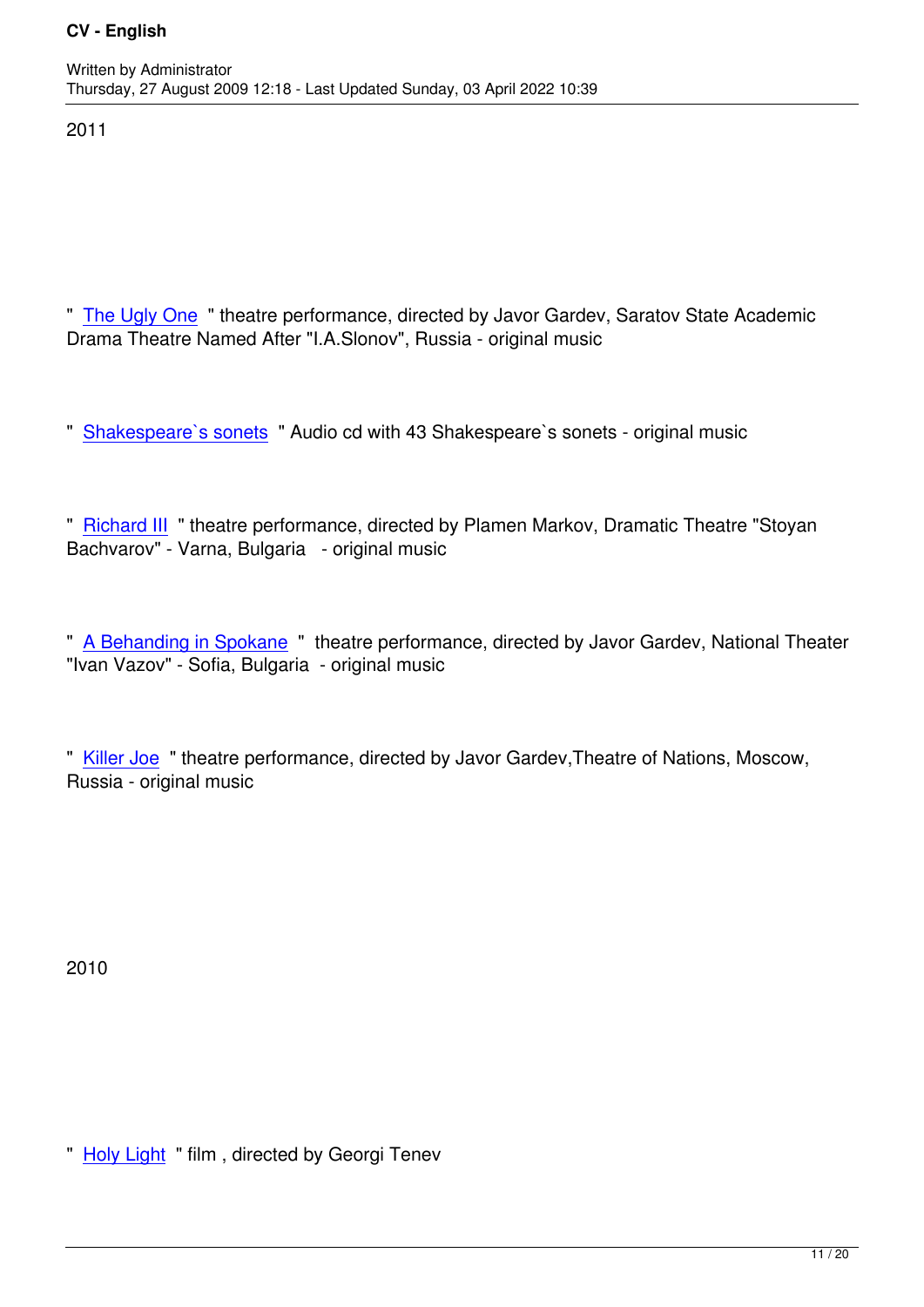" THE TURING MACHINE " , theatre performance, directed by Mladen Alexiev , 36 where the contract of the contract of the contract of the contract of the contract of the contract of the contract of the contract of the contract of the contract of the contract of the contract of the contract of the cont Sofia , Bulgaria - original music

" Frida " , theatre performance, directed by Veselin Dimov, Youth Theatre "Nikolay Binev" - Sofia, Bulgaria - original music

" The Baked Pumpkin " , short movie, directed by Iossif Melamed - original music

" [The Gronholm Metho](index.php?option=com_content&view=article&id=73)d " theatre performance, directed by Javor Gardev,Theatre of Nations, Moscow, Russia

" September seventh " radioplay directed by Georgi Tenev

" Ikar " nomination for the original music of the performance " Macbeth ", directed by Kris Sharkov, Dramatic Theatre "Stoyan Bachvarov" - Varna, Bulgaria

2009

" The Goat or Who is Sylvia " theatre performance, directed by Javor Gardev, National Theater "Ivan Vazov" - Sofia, Bulgaria - original music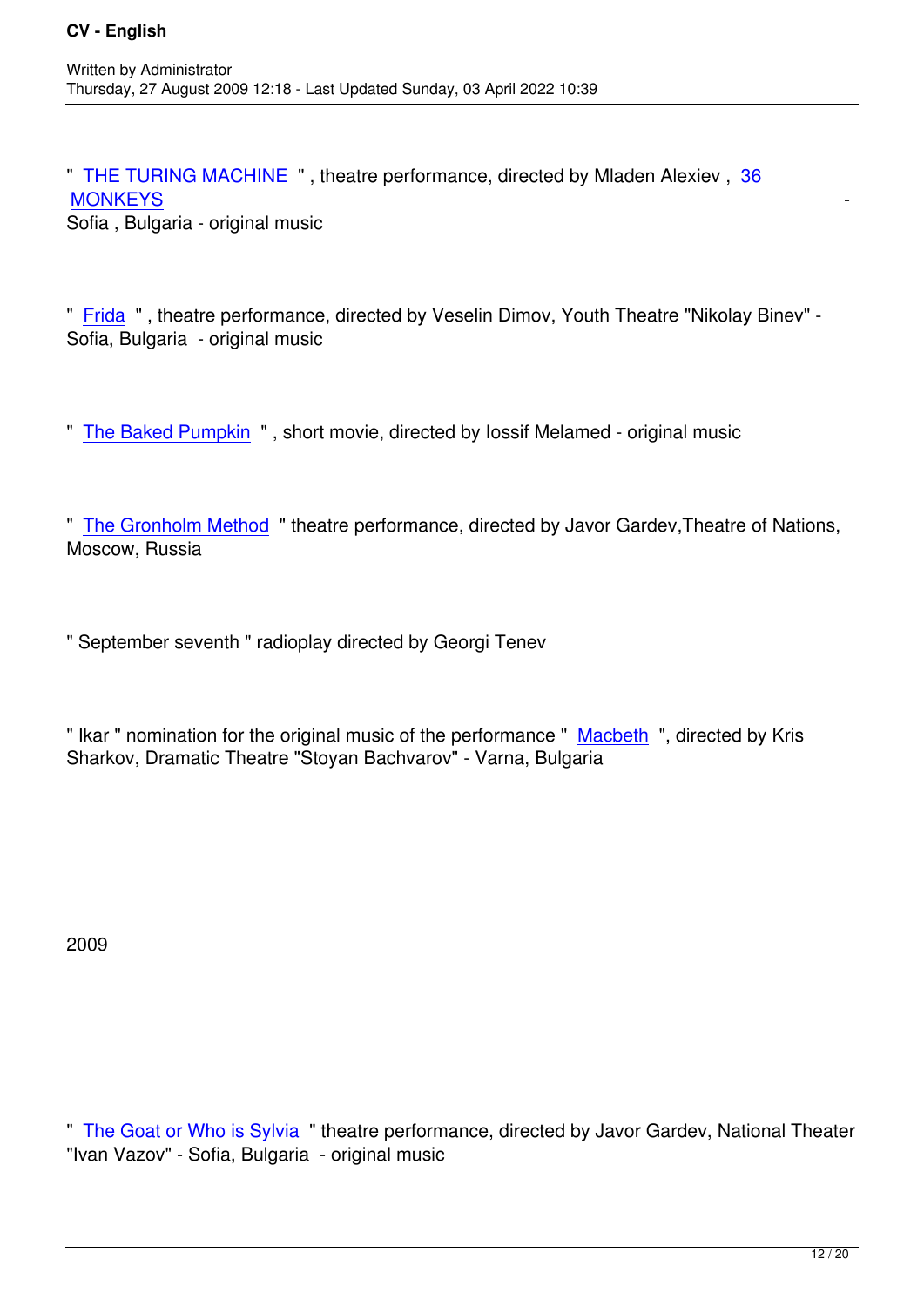" Askeer " nomination for the original music of the performance " Caligula ", directed by Javor Gardev, Dramatic Theatre "Stoyan Bachvarov" - Varna

" Macbeth " , theatre performance, directed by Kris Sharkov, Dramatic Theatre "Stoyan Bachvarov" - Varna, Bulgaria - original music

2008

Written by Administrator and Administrator and Administrator and Administrator and Administrator and Administrator and Administrator and Administrator and Administrator and Administrator and Administrator and Administrator

" One Coffee " , short movie, directed by Rushi Vidinliev - original music

" [Le Bal des V](http://www.nescafe.bg/70godini/)oleurs " , theatre performance, directed by Thierry Harcourt, National Theater "Ivan Vazov" - Sofia, Bulgaria - original music

" Caligula ", theatre performance, directed by Javor Gardev, Dramatic Theatre "Stoyan Bachvarov" - Varna, Bulgaria - original music

" ZIFT ", film, directed by Javor Gardev

" [Hear](index.php?option=com_content&view=article&id=66&Itemid=56)t's Desire " , theatre performance, directed by Mladen Alexiev , State Theatre Lovech - Lovech , Bulgaria - original music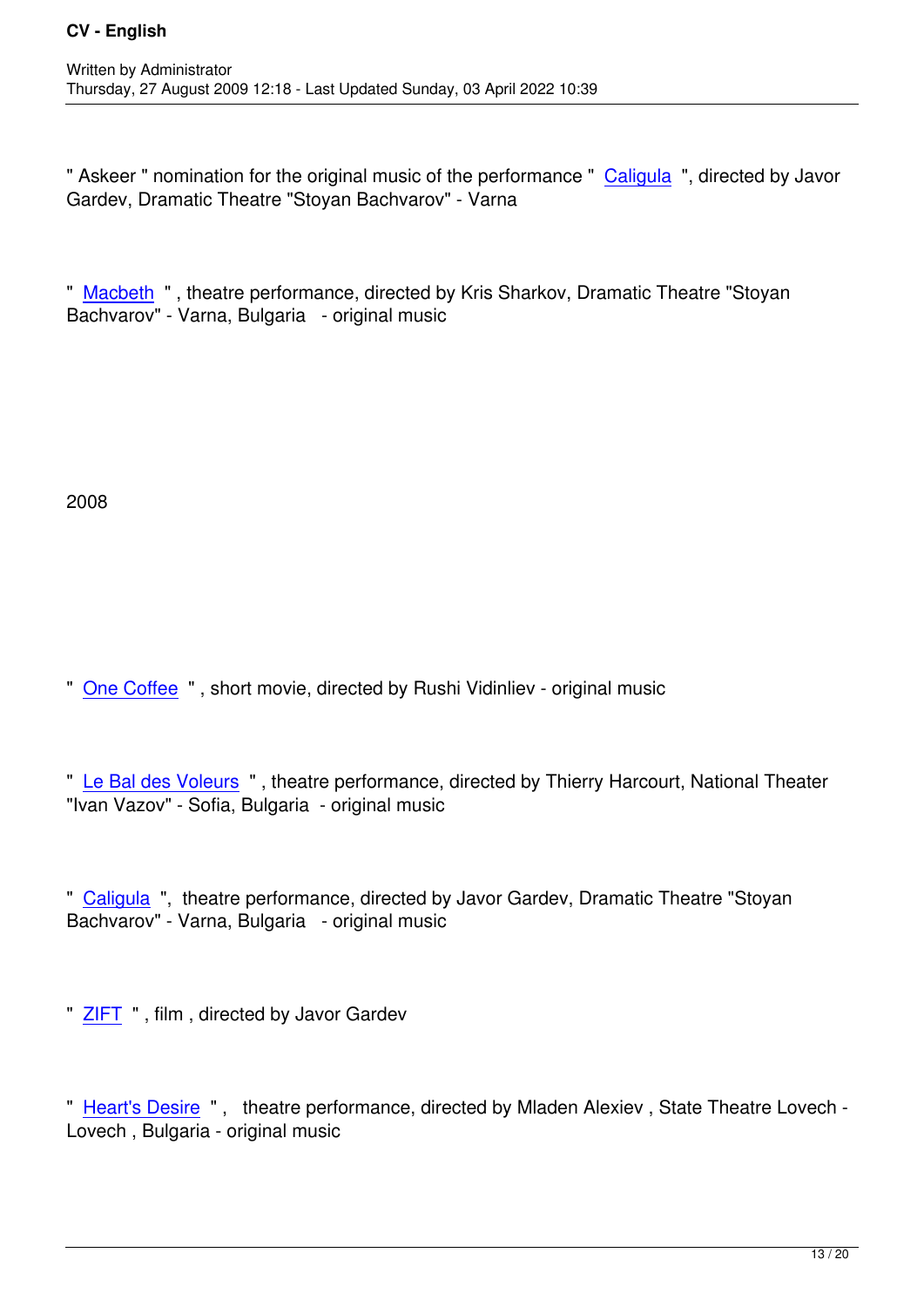" Valentine's Day ", theatre performance, directed by Javor Gardev, Little City Theatre " Off The Channel " - Sofia, Bulgaria - original music

" Ikar ", award for the original music of the performance " The old Woman from Calcutta " , directed by Javor Gardev, Theatre "199" - Sofia

2007

" SoulMate " , short film, directed by Lyubomir Popov - original music

" Ikar " nomination for the original music of the performance " Krum " , directed by Javor Gardev, Dramatic Theatre "Stoyan Bachvarov" - Varna

" The old Woman from Calcutta " , theatre performance, directed by Javor Gardev, Theatre "199" - Sofia, Bulgaria - original music

" 34 ", short film, directed by Lyubomir Mladenov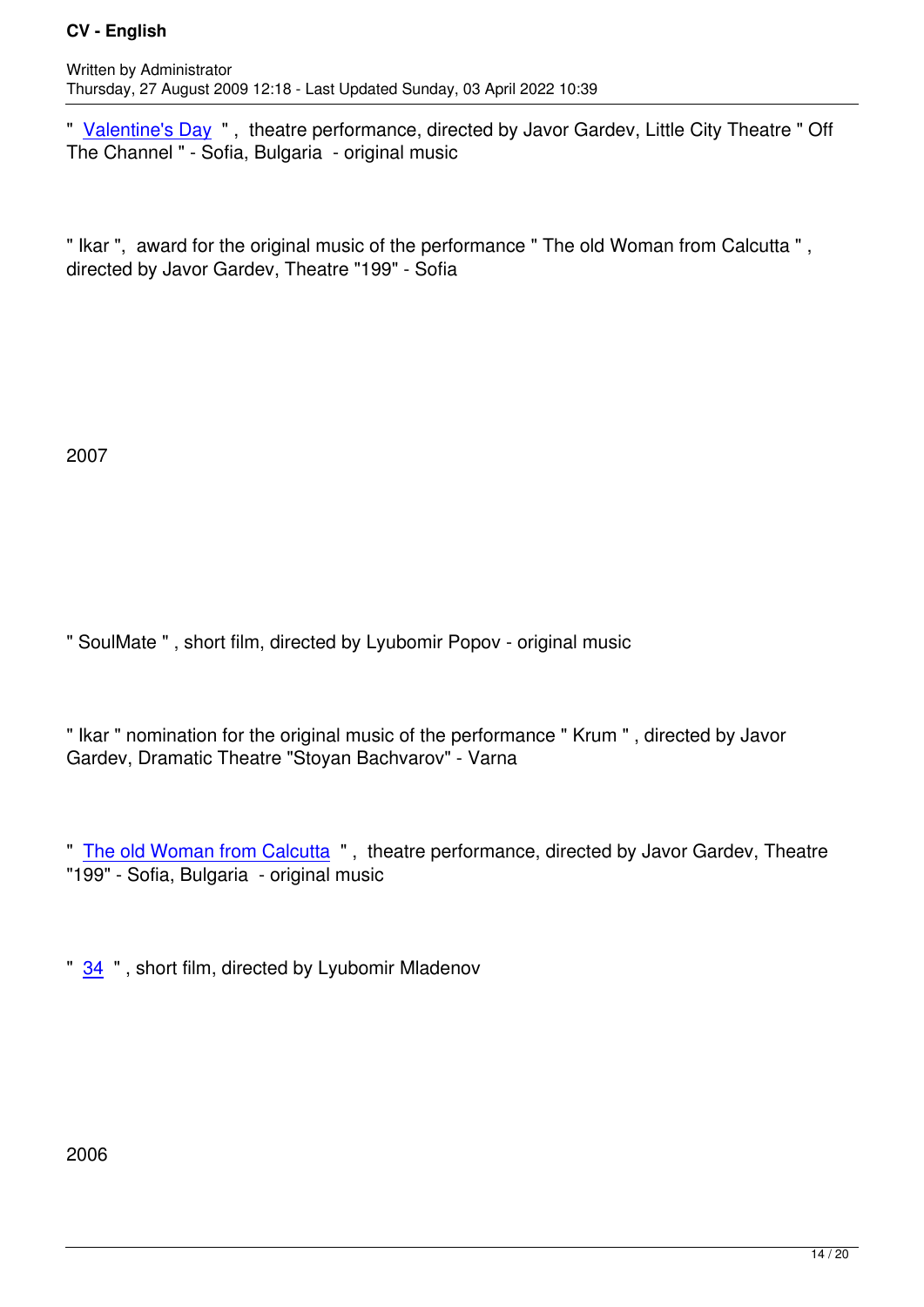Written by Administrator and Administrator and Administrator and Administrator and Administrator and Administrator and Administrator and Administrator and Administrator and Administrator and Administrator and Administrator

" Nothing More Beautiful " , theatre performance, directed by Mladen Alexiev, Youth Theatre "Nikolay Binev" - Sofia, Bulgaria - original music

" Krum " , theatre performance, directed by Javor Gardev, Dramatic Theatre "Stoyan Bachvarov" - Varna, Bulgaria - original music

" Askeer " , award for the original music of the performance " King Lear " , directed by Javor Gardev, National Theater "Ivan Vazov" - Sofia

" Cascando " , radioplay directed by Mladen Alexiev , original music

" King Lear " , theatre performance, directed by Javor Gardev, National Theater "Ivan Vazov" - Sofia, Bulgaria - original music

2005

" Transferatu " , radioplay directed by Mladen Alexiev , original music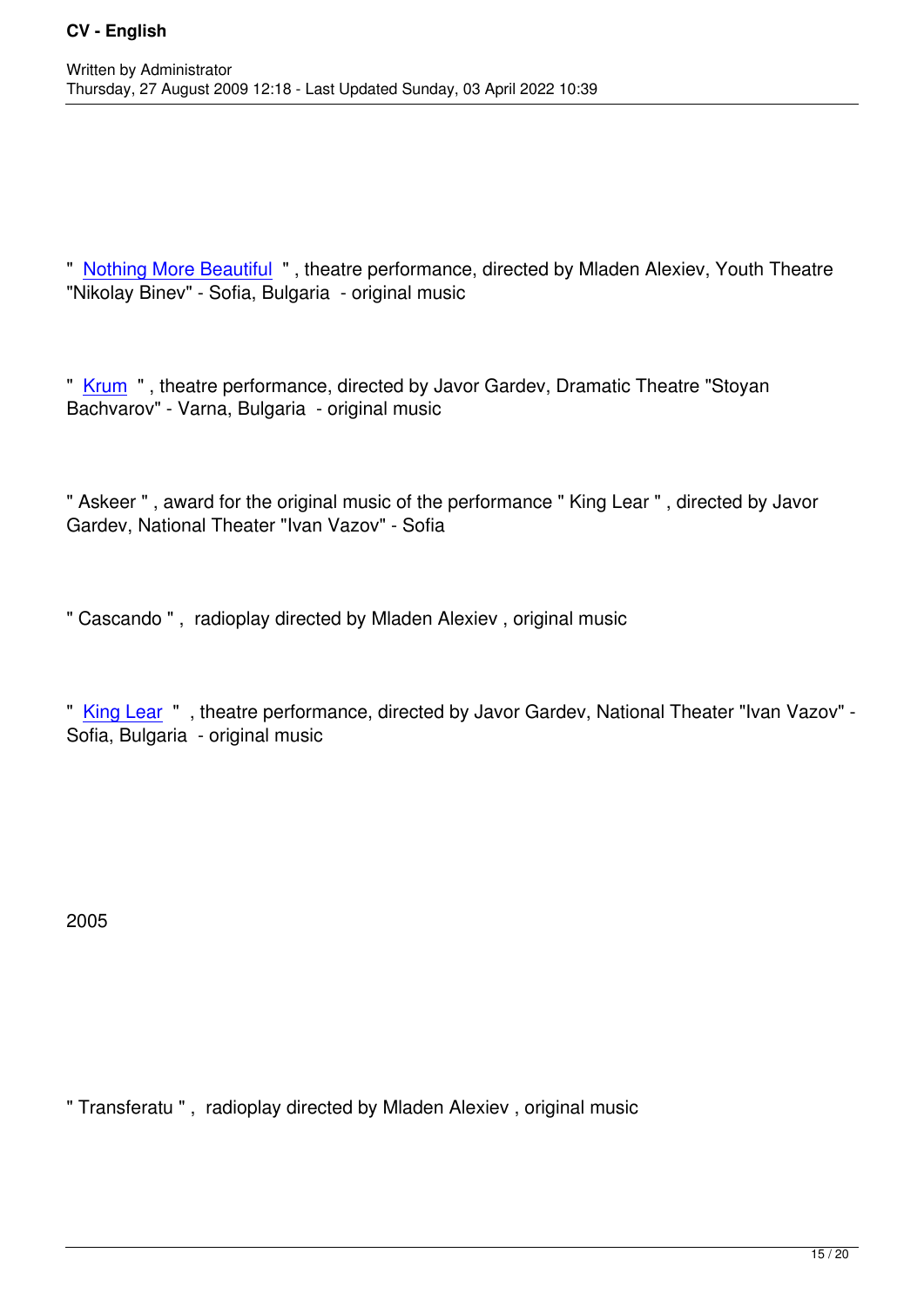" Visual Police " , original music and video editing

" The play about the baby " , theatre performance, directed by Javor Gardev, Theater 199, Sofia, Bulgaria - original music

" March " , short film, directed by Igor Hristov, NATFA - original music

" [Elin ", r](Video/Mart.mov)adioplay, directed by Stilian Petrov, Bulgarian National Radio, original music, audio montage and sound design

" DJ " , radioplay, directed by Javor Gardev, Bulgarian National Radio, original music, audio montage and sound design

" I like your smile " , single, original music

" [Raskolnikowbes](Video/Haresvam_Usmivkata_ti.mov)essenheit " , short film, directed by Javor Gardev, original music and video editing

2004

" Case " , theatre performance, directed by Kalin Angelov - Dramatic Theatre "Geo Milev" - Stara Zagora, Bulgaria - original music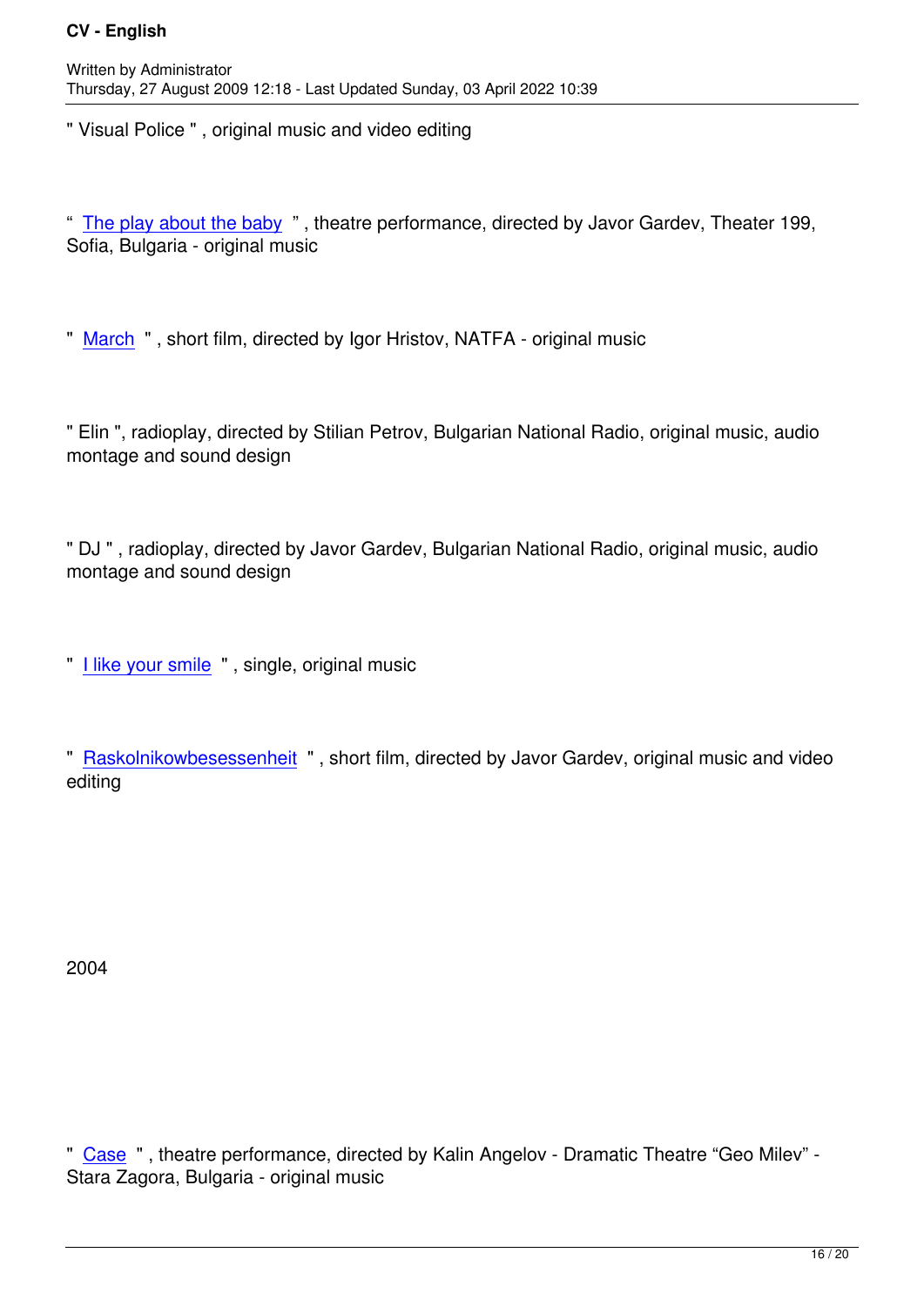" The Tempest " , theatre performance, directed by Javor Gardev - Adana , Turkey - original music

" Feast in time of plague ", theatre performance, directed by Javor Gardev - Trebnitz, Germany original music

" Blue Print Project ", radio feature, Bulgarian National Radio, directed by Mladen Aleksiev original music, audio montage and sound design

" The Other Side of The Evening ", radio feature, Bulgarian National Radio - original music, audio montage and sound design

" The Pillowman " , theatre performance, directed by Javor Gardev, Dramatic Theatre "Stoyan Bachvarov" - Varna, Bulgaria - original music

2003

" Askeer " nomination for the original music of the performance "Marat/Sade", directed by Javor Gardev, Dramatic Theatre "Stoyan Bachvarov" - Varna

" Life x 3 ", theatre performance, directed by Javor Gardev, Theater 199, Sofia, Bulgaria original music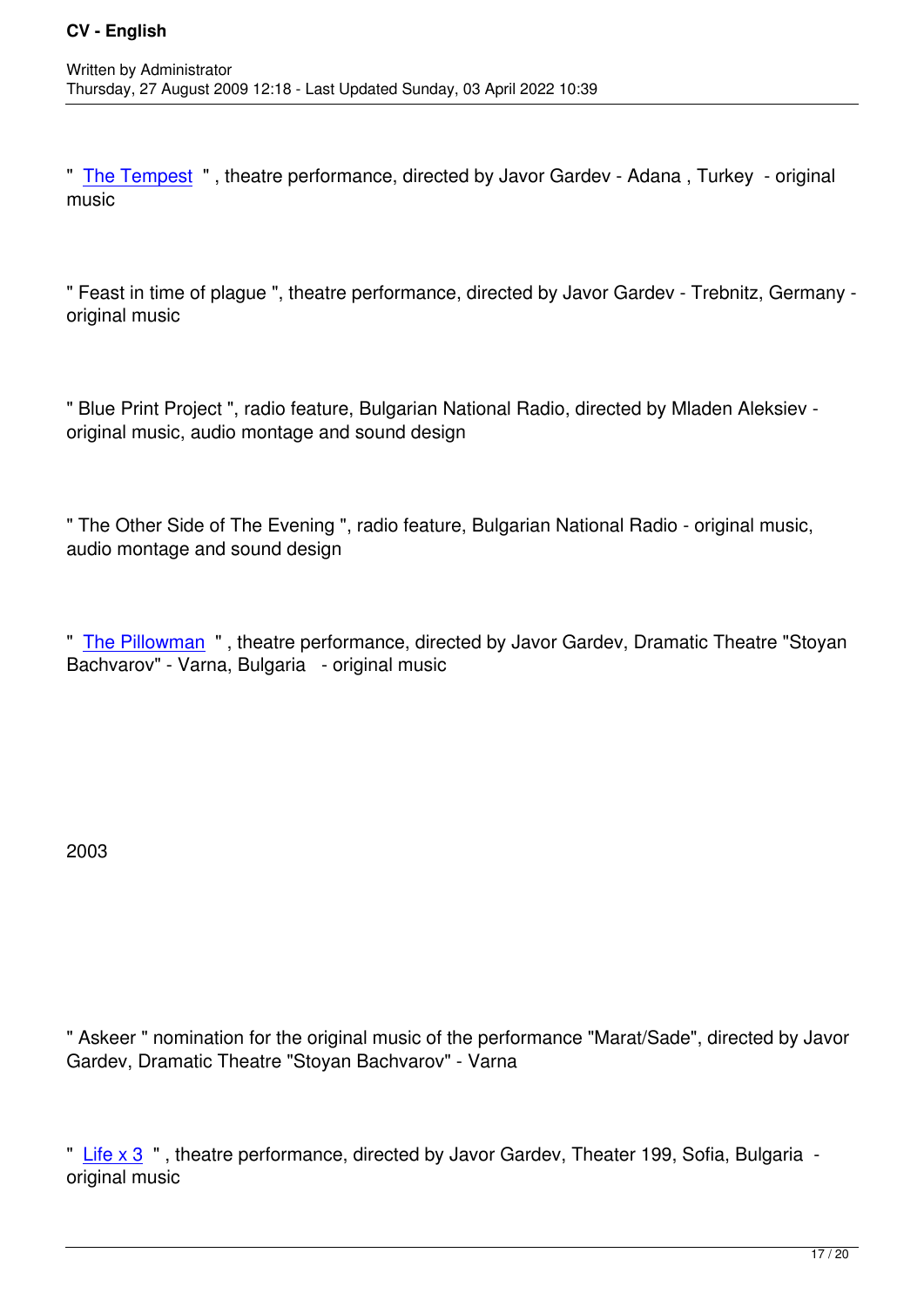" Marat/Sade " , theatre performance, directed by Javor Gardev, international coproduction of Triumviratus Art Group and Association Theorem, Dramatic Theatre "Stoyan Bachvarov" - Varna, Bulgaria - original music, multimedia

" The Gate of Europe ", radioplay, directed by Javor Gardev, Bulgarian National Radio - audio montage

" Momo " , theatre performance, directed by Veselin Dimov, Dramatic Theatre "Stoyan Bachvarov" - Varna, Bulgaria - original music

" Ognen ", visual performance by Manoela Andonova - original music

" Priests and witches ", theatre performance, directed by Plamen Markov - audio montage

" Radiotaxi " - radio feature - audio montage and sound design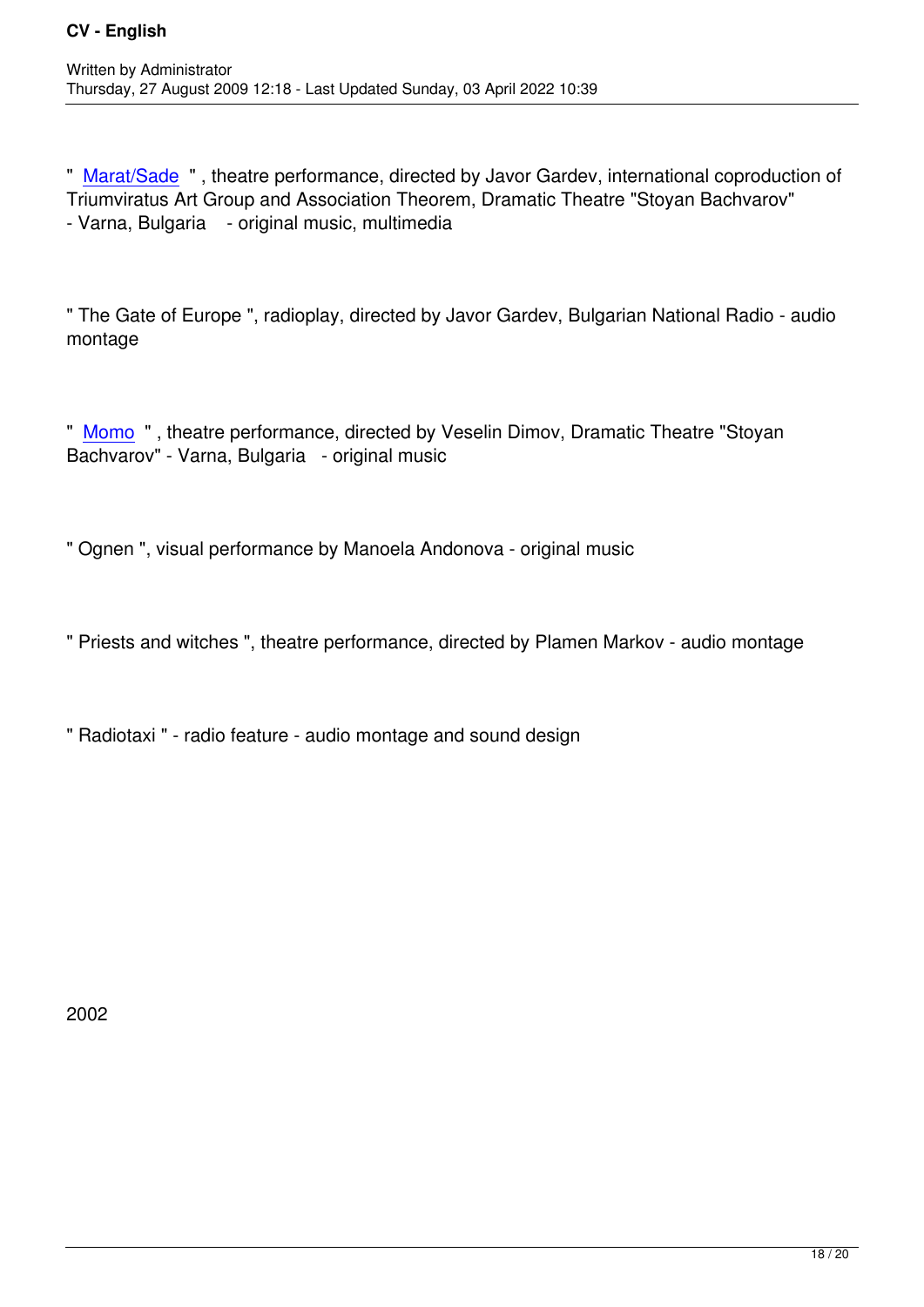" In the Air " , theatre performance, directed by Javor Gardev, Dramatic and Puppet Theatre "Ivan Dimov" Haskovo, Bulgaria - original music, multimedia

" Bedspotting ", short film, directed by Javor Gardev - original music, video editing

" [Home sweet](Video/Bedspotting.mov) home ", short film, Javor Gardev - original music, video editing

" [Penthesilea ", theat](Video/Oh_Sweet_Home_Of_Mine.mov)re performance, directed by Javor Gardev - Trebnitz, Germany - original music

" The Citadel ", radioplay, directed by Javor Gardev, Bulgarian National Radio - original music

" Evgeny and Juliet ", directed by Tanya Shahova, Bulgarian National Radio - audio montage

" Clay people ", short film - original music

2001 - 2003

Sound-engineer, editor, composer in ARS Digital Studio, Sofia.